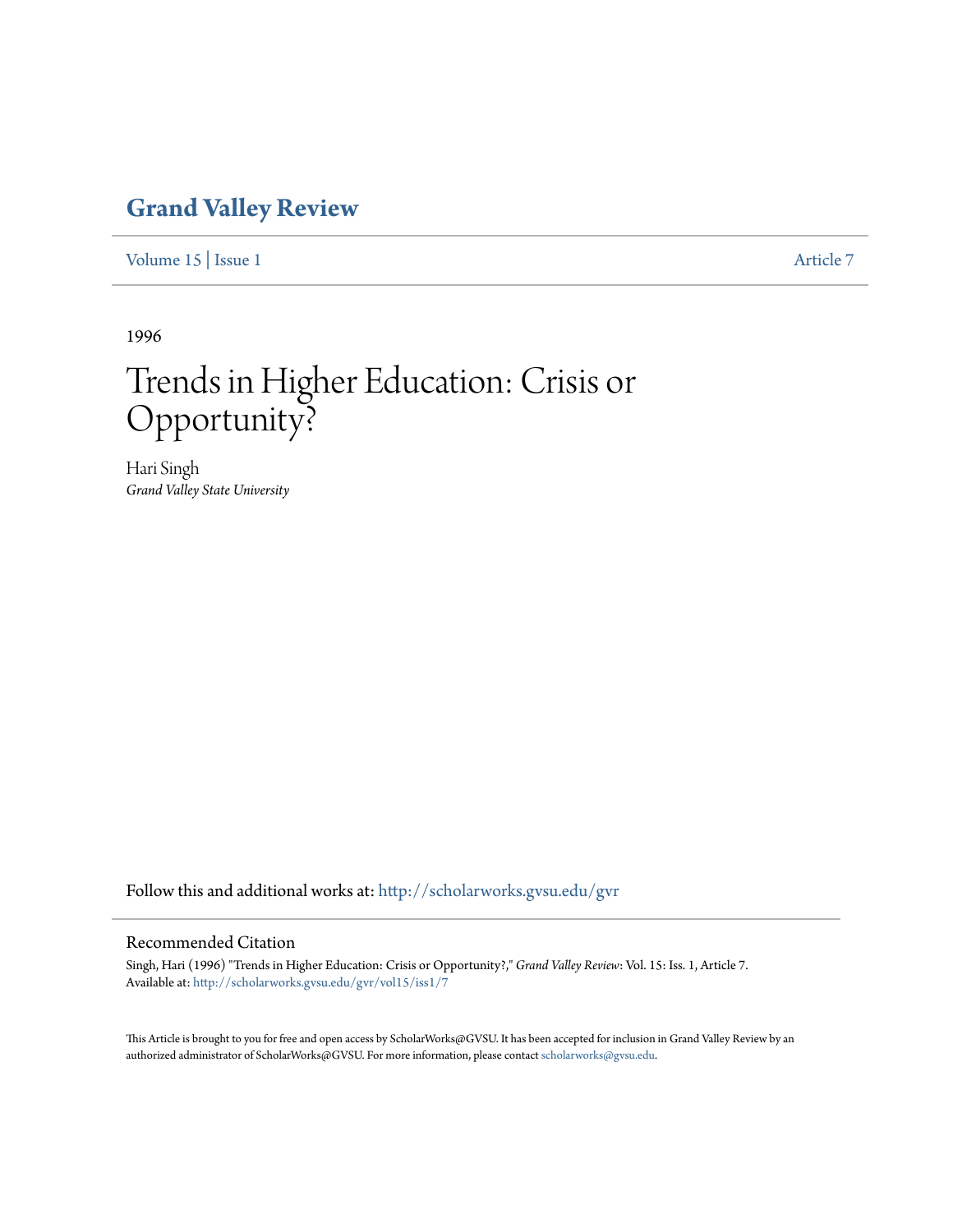## **Trends in Higher Education: Crisis or Opportunity?**

### *HariSingh*

Adrian Tinsley's article raises a wide range of issues related to higher education. The Academic Leadership Roundtable participants discussed these issues from different vantage points.

A long time ago, a wise old man explained something I have found to be quite profound. If you take any complex issue which society has been struggling with for some time, the surface of it generally has strong political overtones. Scratch the issue a little bit and you will find significant economic imperatives impinging on the problem. Delve more deeply into the phenomenon and you will find that the core of the issue is influenced by sociological factors: historical antecedents, psychological biases, and family structure all intertwine in a Gordian knot. Education is an issue which fits this mold of a triple-decker sandwich: economic imperatives of education are wedged between the political and sociological dimensions. We should recognize that education is a complex product with many different aspects. Having said that, let me tweak some of the issues from an economist's point of view.

Adrian Tinsley poses two basic questions, questions that she is often asked. Why is education important and who should pay for it? Economists have often calculated the economic returns to higher education for an individual because of higher productivity and wages. A reasonable estimate of the individual (or private) return on a bachelor's degree is a ten percent increase in lifetime earnings, although estimates vary significantly depending upon initial assumptions and methodology. Consequently, education is important because it improves our earning capacity and standard of living. The public policy implication is that we should continue to make loans available to those who lack the means to support their education, simply because they will be able to pay back the loan many times over. Education, therefore, is a good economic investment.

Who should pay for it? Here we have to look not at the individual, but the social rate of return from education. There are indirect benefits to education that accrue to the individual, his or her family and society at large: better health, higher savings, less crime, improvements in raising children, easier job replacements, more charitable contributions and greater social cohesion. These indirect benefits to education have been documented quite extensively.<sup>1</sup> In fact, Haveman and Wolfe point out that a conservative dollar estimate of these indirect benefits will probably double the private return to education (In 1984 they estimated the value of the

<sup>&</sup>lt;sup>1</sup> For a citation of studies on the indirect benefits of education, see "Schooling and Economic Well-being: The role of non-market effects," Robert Haveman and Barbara Wolfe, The Journal of Human Resources, XIX, 3, 1984, pp. 377-405.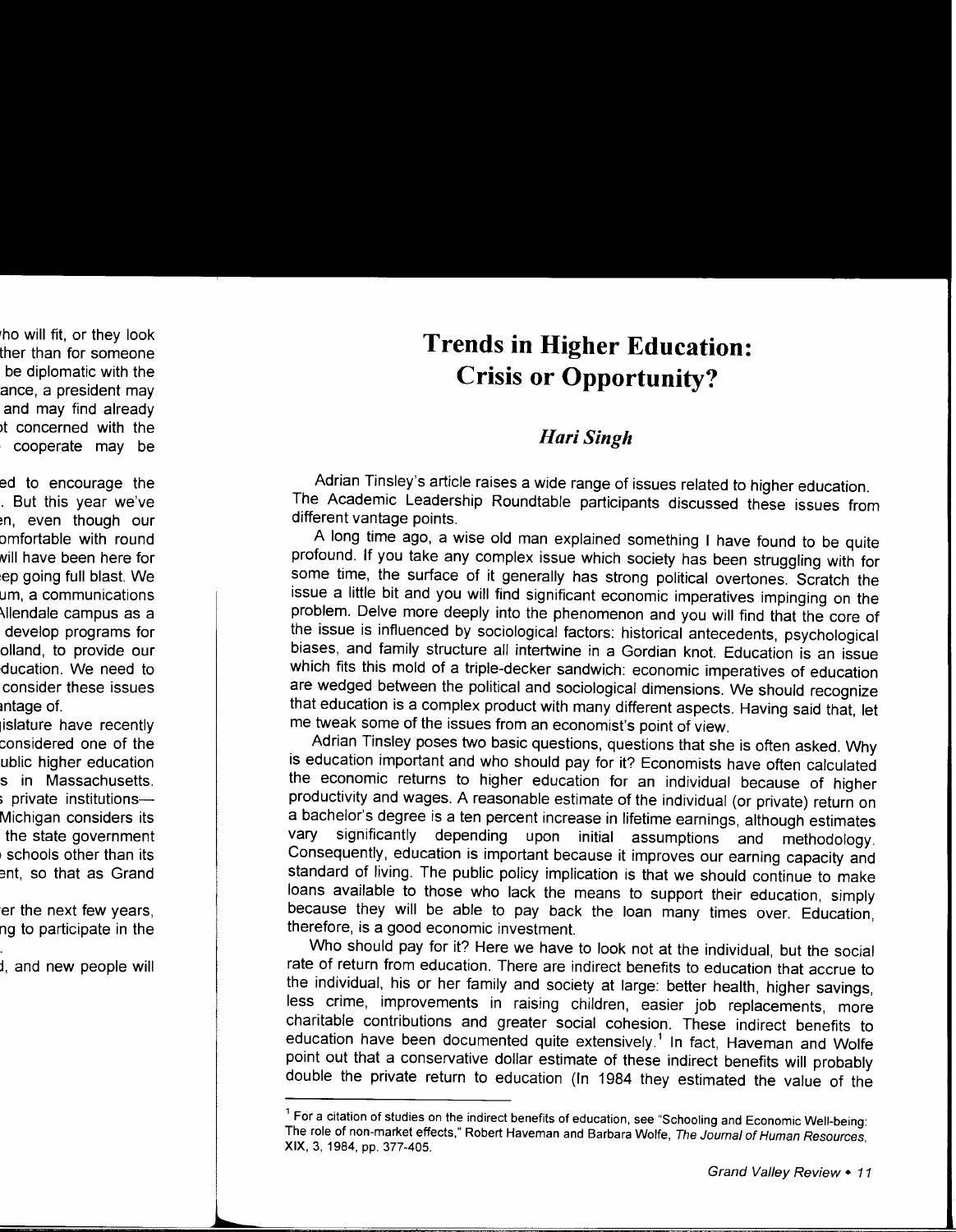indirect benefits to be \$4500 - \$5000 a year). In terms of public policy, this would imply that public funds should pick up at least fifty percent of the cost of education because of the indirect benefits that accrue to society. It is interesting to note that, presently, the state's contribution amounts to approximately 50% of the total cost of education at Grand Valley.

In terms of the long term trends in education, economic pressures are building. In general, the cost of education has been rising at a rate higher than inflation, and the ability of the middle class to pay for it has being increasingly compromised. This cannot go on forever: something has to give. On the demand side, the increasing cost of education is making it more and more inaccessible for the middle class. On the supply side, there is bound to be more consolidation of higher education institutions to reduce projected cost. At this point it is not clear what shape this consolidation will take. However, I will go out on a limb and speculate on the nature of things to come:

- (1) Liberal arts education is a great way to broaden one's horizon, encourage critical thinking, and provide a foundation for professional careers. However, the emphasis in education is shifting to the provision of the direct practical skills required for the market place. Liberal arts education will continue to be a critical building block for some proportion of students, but an increasingly persuasive case will be made about the need to transit a higher proportion of high school graduates directly into vocational skill training.<sup>2</sup> Cost constraints and market demand will fuel this trend towards direct vocational training.
- (2) The technological changes underway in the delivery of education are governed by two major factors: lowering costs and increasing accessibility. I think, right now, the expectations about what can be done with this technology are overtly optimistic. In the long run, there will be a "sorting out" of what can be accomplished by distance learning versus on-site teaching and training. Certain things need not be re-invented on site every semester and can be piped in from, perhaps, the best universities. Each discipline's constraints and teaching environment will influence this sorting-out process. One fallout of this type of consolidation may be the requirement for fewer full-time faculty, once the overlaps between what can be piped in and what has to be done at the site are reduced.
- (3) Although a strong case can be made about subsidizing education by public tax dollars, the private sector will play an increasingly important role, both as a substitute for and as a complement to public education. This development is part of a larger trend towards privatization and efficiency. The contributions of the private sector can cover a wide array of activities: provision of practical on-site training, more research and development efforts tied to patent rights, feedback

 $<sup>2</sup>$  In other words, we will move closer to the German and Japanese models of education, in which</sup> practical training is interfaced by wide ranging cooperation with the private sector for a larger proportion of high school students.